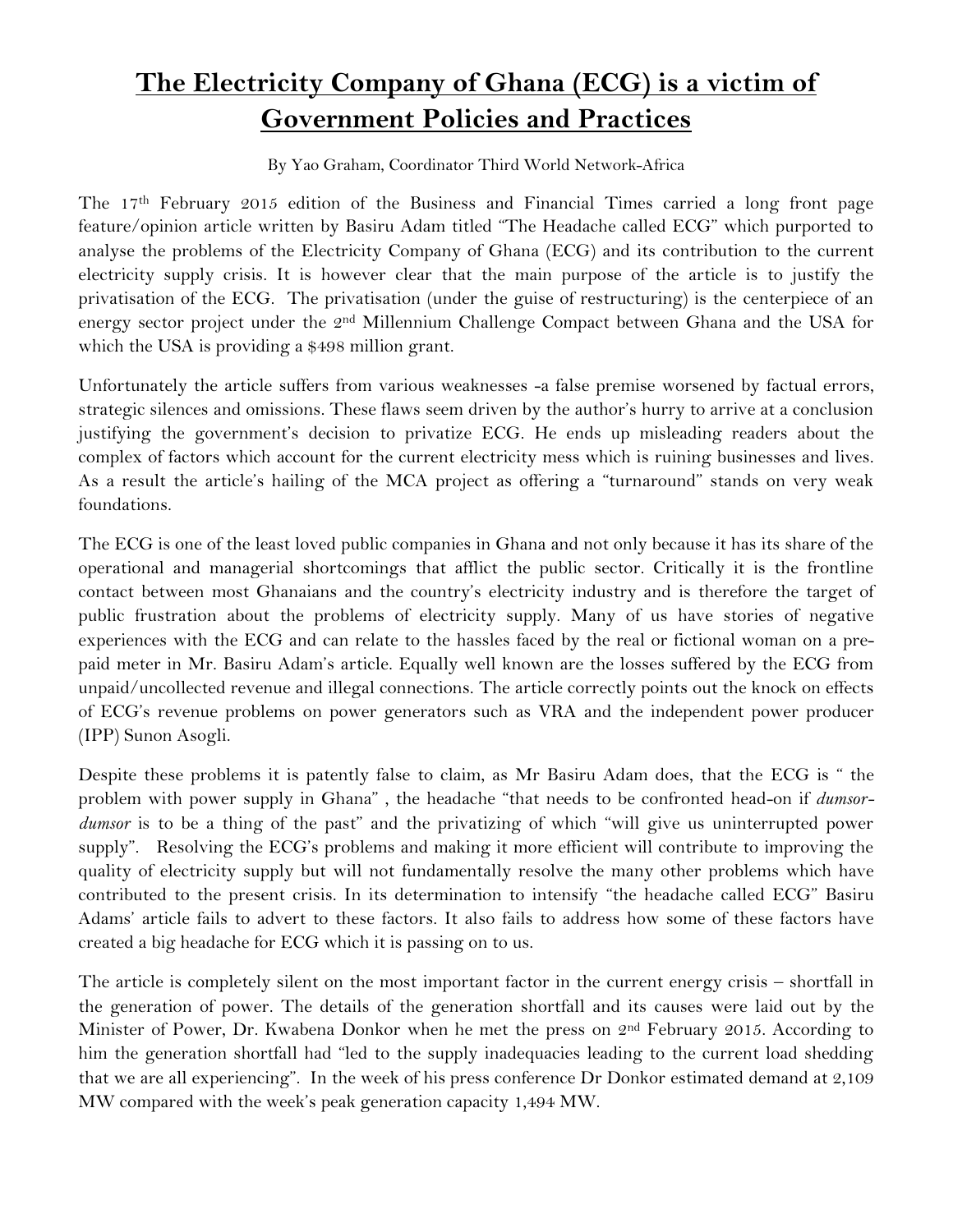The article's "blame it all on ECG" approach combines silence about the primacy of the generation shortfall as the reason for current crisis with implying that the debts ECG owes to VRA and Sunon Asogli are the main reasons for their generation problems and the reluctance of IPPs to enter the market. True the ECG is indebted to VRA and Asogli but more interestingly who is indebted to the ECG thereby undermining its ability to pay for power supplies? The Ghana government and public institutions are ECG's biggest debtors.

**40% of ECG's monthly bills go to the Government of Ghana.** According to a statement put out jointly by the workers of ECG, VRA and GRIDCO in January this year **the total Government indebtedness to ECG was GHC1, 247,597,280.51 (i.e. just under GHC1.25 billion or US\$375m) as at the end of October 2014. This constituted more than 62% of debts owed to ECG.** This debt, accumulated by successive governments which carries no interest and has been devalued by inflation, is **still worth more than the \$365m net value of the MCC grant once we deduct the \$133.89m tax waiver for imports and foreign firms under the Agreement from the \$498m nominal value of the American grant.**

In December last year Energy Minister, Emmanuel Armah-Kofi Buah publicly admitted the government's indebtedness to ECG. More significantly he confessed that no business entity could live for long with that amount of debt owed to it by customers. In other words, the default of the government and public institutions has been a major factor in the decline and crisis of ECG and its inability to pay its debts and to invest in maintenance and replacement of equipment.

So what are we to make of the lamentations of Ministers and other politicians about ECG's finances and concerns about its possible collapse? Hypocrisy and double standards would be a charitable description. Having undermined the ECG the government (with the support of the NPP in Parliament) now turns round to use its difficulties as justification for privatizing it under the Ghana MCA Energy project.

A condition for the MCA grant is that debts due to the ECG are recovered so as to make it attractive for a private operator. The government has agreed a plan for clearing the debts. So perversely while government will not pay its bills to keep ECG alive it will urgently do so to prepare it for privatisation! Even more bizarrely after years of policies and practices that have weakened not only ECG but also the VRA it will ensure the profits of the private firms who will take ECG's assets and the IPPs who will sell power through ECG!

The signing of the Compact was the high profile moment of President Mahama's participation in the August 2014 Africa-USA Summit in Washington. Sadly the government is doing its best to arrive at the implementation of the Compact by stealth with the manipulation of public opinion a key tool. There are credible rumours that private operators are being lined up for various roles in the private execution of ECG's roles. Are we heading for the usual scenario where privatisation hands the cash cow to foreign firms while Ghanaian cronies are guaranteed crumbs from the high table?

Parliament has contributed to the democratic deficit in the Executive's handling of the MCA Compact II project rushing through approval and barely evaluating it. The process by which the Compact Agreement came before the House is worrying. The Presidency sent the Agreement to the Speaker on the 16th July asking for it to be approved by the 18th. On the 17th July the Finance Committee met and produced a flimsy report recommending approval of the Compact Agreement. On the 18th of July 2014, two days after the government submitted the Agreement to Parliament, the legislature approved the Compact grant.